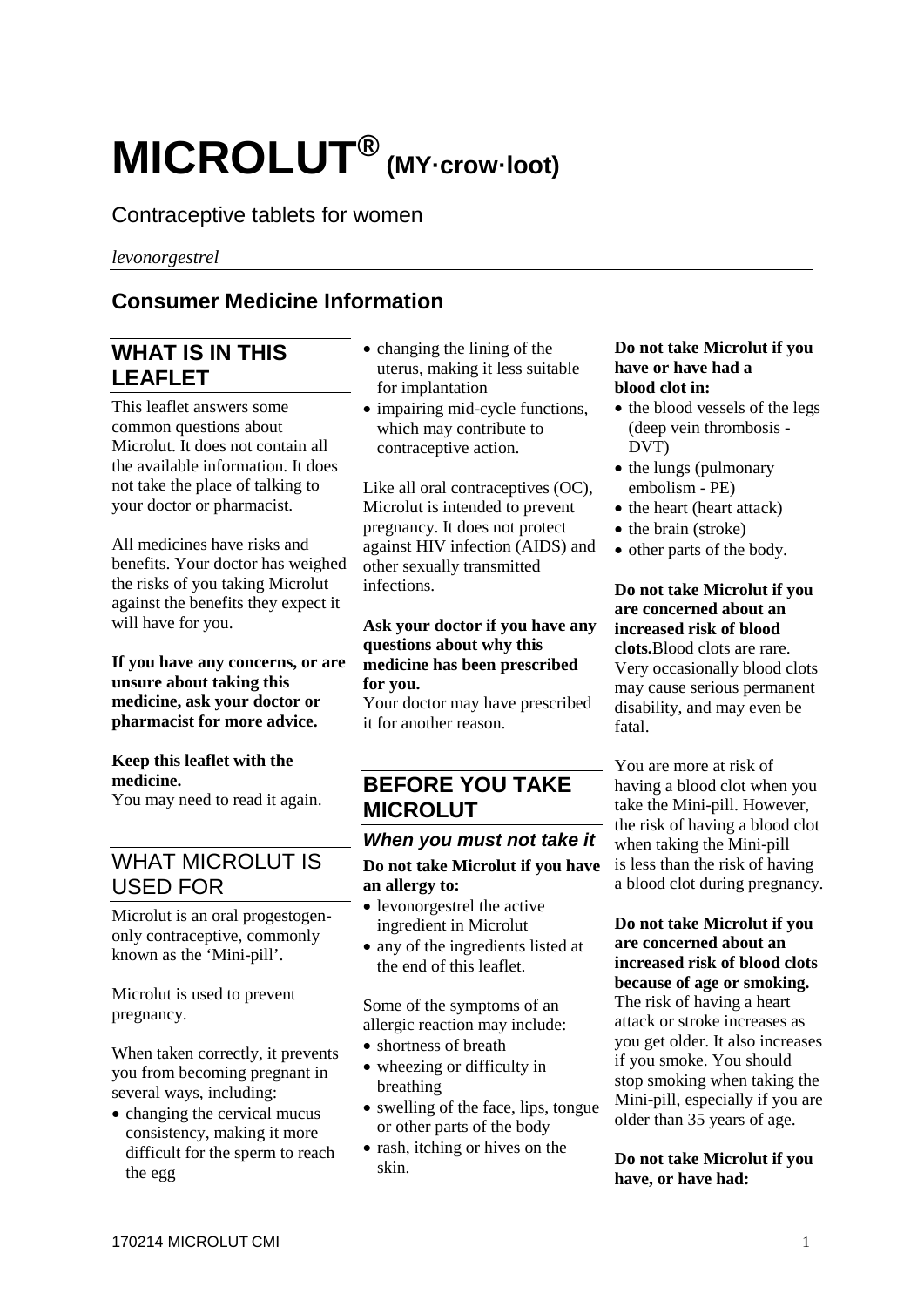- diabetes mellitus with blood vessel damage
- severe liver disease and your liver function has not returned to normal
- cancer that may grow under the influence of sex hormones (e.g. of the breast or the genital organs)
- benign or malignant liver tumour
- unexplained vaginal bleeding.

#### **Do not take this medicine if you are pregnant or think you might be pregnant.**

#### **Do not give this medicine to a child.**

Microlut is not intended for use in females whose periods have not yet started.

#### **Do not take this medicine after the expiry date printed on the pack and blister.**

The expiry date is printed on the carton and on each blister after "EXP" (e.g. 11 18 refers to November 2018). The expiry date refers to the last day of that month. If it has expired return it to your pharmacist for disposal.

#### **Do not take this medicine if the packaging is torn or shows signs of tampering.**

If the packaging is damaged, return it to your pharmacist for disposal.

**If you are not sure whether you should start taking this medicine, talk to your doctor.**

## *Before you start to take it*

**Tell your doctor if you have allergies to any other medicines, foods, preservatives or dyes.**

## **Tell your doctor if:**

• you smoke

- you have abdominal pain with infrequent and/ or irregular periods
- you have ever had an extra uterine/ectopic pregnancy (where an embryo has developed outside the womb) or an impairment in your fallopian tube function (e.g. caused by inflammation).
- you or anyone in your immediate family has had blood clots in the legs (DVT) or lungs (PE), a heart attack, a stroke, breast cancer or high cholesterol.

#### **Tell your doctor if you have, or have had any of the following medical conditions:**

- diabetes
- high blood pressure
- kidney or heart problems
- migraine
- asthma
- epilepsy
- depression

#### **Ask your doctor to check if you:**

- are overweight
- have high cholesterol or triglycerides
- have liver disease
- have gall bladder disease
- have a condition that occurred for the first time, or worsened during pregnancy or previous use of sex hormones (e.g. cholestatic jaundice and/or pruritis (itching)
- have chloasma (yellowishbrown pigmentation patches on the skin, particularly of the face) – if so, avoid exposure to the sun or ultraviolet radiation.

**If any of the above conditions appear for the first time, recur or worsen while taking Microlut, you should contact your doctor.**

**Microlut contains lactose.** If you have an intolerance to some

sugars, contact your doctor before you start taking Microlut.

**If you have not told your doctor about any of the above, tell him/her before you start taking Microlut.**

## *Taking other medicines*

Tell your doctor or pharmacist if you are taking any other medicines, including any that you get without a prescription from your pharmacy, supermarket or health food shop.

Some medicines and Microlut may interfere with each other. These include:

- medicines used to treat tuberculosis such as rifampicin, rifabutin
- a class of antibiotics known as macrolides, such as clarithromycin, erythromycin
- medicines used to treat fungal infections, such as ketoconazole, griseofulvin
- medicines used to treat HIV, such as ritonavir, nevirapine
- some medicines used to treat Hepatitis C Virus (HCV), such as boceprevir, telaprevir
- medicines used to treat epilepsy such as phenytoin, primidone, barbiturates (e.g. phenobarbitone), carbamazepine, oxcarbazepine, topiramate, felbamate, lamotrigine
- antibiotics (e.g. penicillins, nitrofurantoin, tetracycline)
- cyclosporin, an immunosuppressant medicine
- some medicines used to treat high blood pressure, chest pain or irregular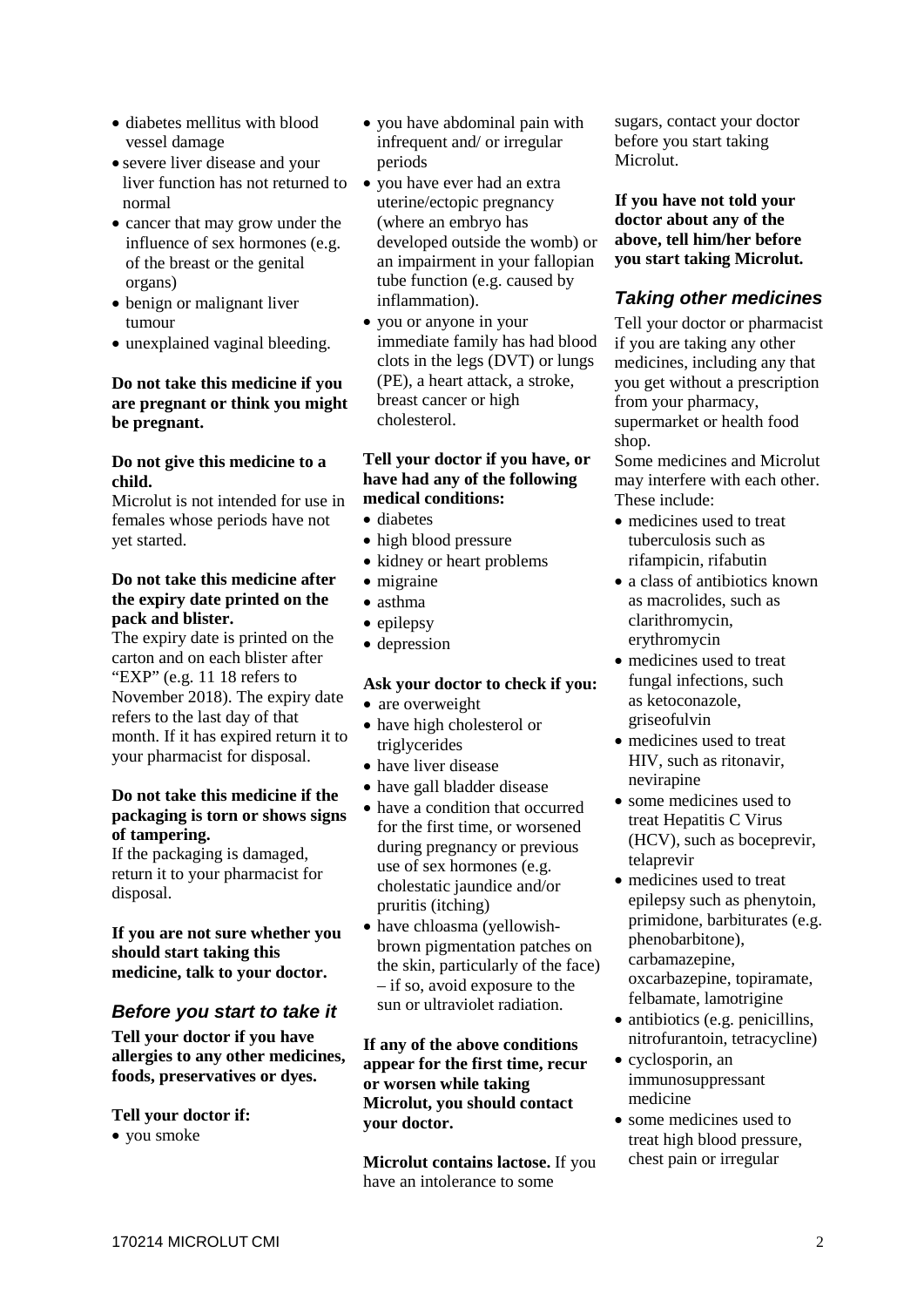heartbeats such as diltiazem, verapamil

- herbal medicines containing St John's Wort
- grapefruit juice.

These medicines may be affected by Microlut, or may affect how well it works. Your doctor may need to alter the dose of your medicine, or prescribe a different medicine.

**You may need to use additional barrier methods of contraception (such as condoms or a diaphragm) while you are taking any of these medicines and for some time after stopping them.** Your doctor will be able to advise you on how long you will need to use additional contraceptive methods. Your doctor and pharmacist have more information on medicines that you need to be careful with or avoid while taking this medicine.

# **HOW TO TAKE MICROLUT**

**Follow all directions given to you by your doctor or pharmacist carefully.**

They may differ from the information contained in this leaflet.

If you do not understand the instructions on the pack, on the pharmacist label or in this leaflet, ask your doctor or pharmacist for help.

## *How to take it*

Take one tablet daily at the same time every day. You must take Microlut every day regardless of how often you have sex. This will also help you remember when to take it.

An interval of exactly 24 hours should be maintained between tablets. This interval must not be exceeded by more than 3 hours.

Even if one tablet is taken late (i.e. more than 3 hours later than when it should have been taken) or if one tablet is missed altogether, protection against pregnancy may be impaired.

**Swallow the tablet whole with water.** It does not matter if you take it before or after food.

Each blister pack is marked with the day of the week. **Take your first tablet from the blister pack corresponding to the day of the week.**

Follow the direction of the arrows on the blister pack until all the tablets have been taken. Each blister pack is marked with the day of the week.

Tablets must be taken for 28 consecutive days. There is no break between packs. This means that when the first pack is finished the next should be started without interruption.

If you do not understand the instructions on the blister pack, ask your doctor or pharmacist for help.

**Always start a new blister pack on the same day of the week as your previous pack.**

## *Taking Microlut for the first time*

If you are starting Microlut after a natural cycle, and you have not used a hormonal contraceptive in the past month, start on the first day of your period, i.e. on the first day of your menstrual bleeding.

#### **Your doctor will advise you when to start if you:**

- are taking Microlut after having a baby
- are breast-feeding
- have had a miscarriage or an abortion.

## *Changing from another contraceptive*

#### **Changing from a combined oral contraceptive:**

Start taking Microlut on the day after taking the last active tablet in your previous pill pack. Do not take the inactive (sugar) tablets of your previous pack.

#### **If you are not sure which were active/inactive tablets in your previous pill pack, ask your doctor or pharmacist.**

Your previous pill pack may have different colour tablets to those of Microlut.

#### **Changing from a progestogen-only pill ('minipill'):**

Stop taking the previous Mini-pill on any day and start taking Microlut at the same time the next day, with out any break between Mini-pills.

#### **Changing from a progesterone only injection or implant:**

Start taking Microlut when your next injection is due, or on the day that your implant is removed.

**You must also use additional barrier contraceptive precautions (e.g. condoms or a diaphragm) for the first 7 days of tablet-taking when having intercourse.**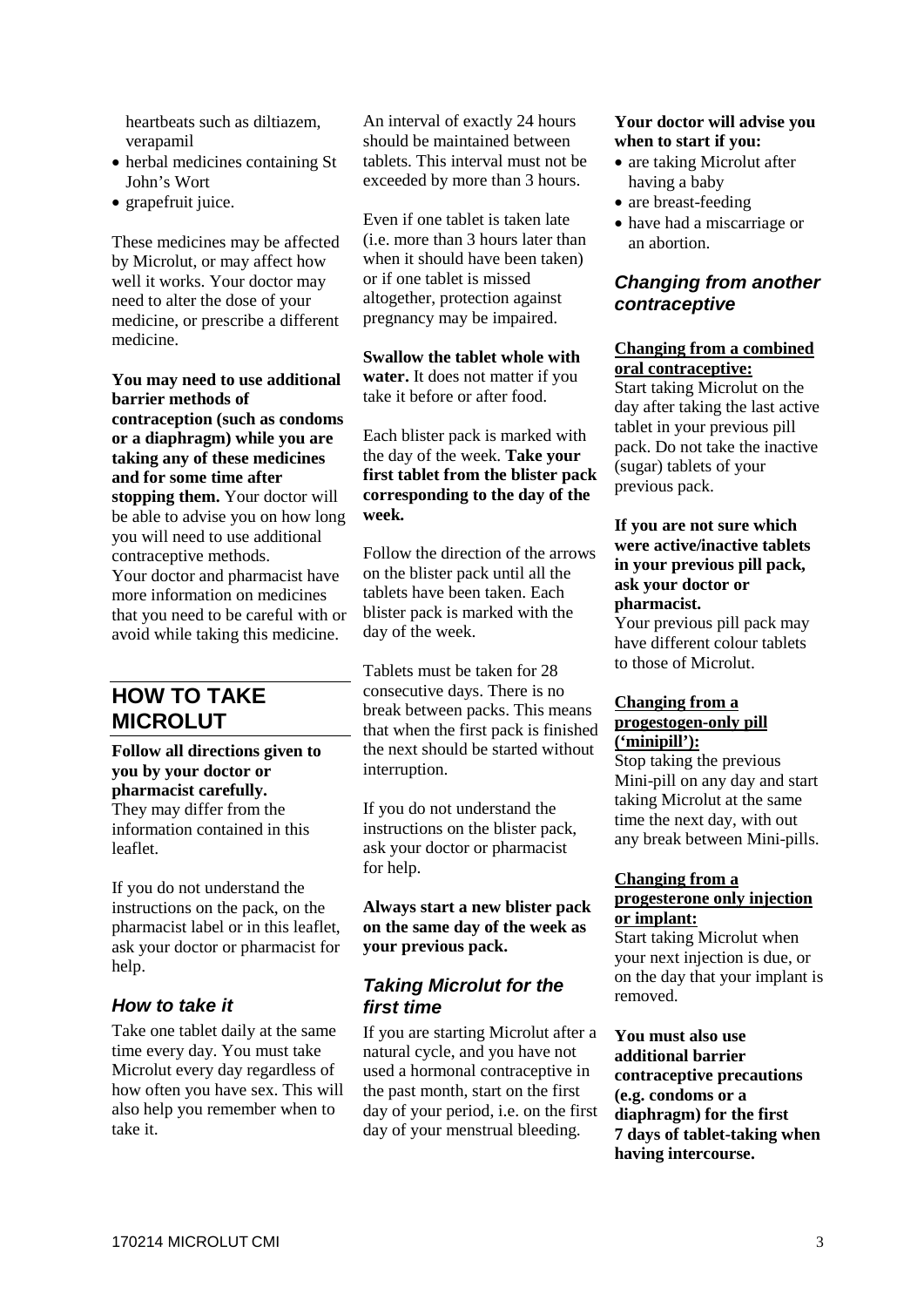## *Stopping Microlut*

You can stop taking Microlut at any time. If you are considering becoming pregnant, it is recommended that you begin taking a vitamin supplement containing folic acid. It is best that you start taking folic acid tablets before you stop taking Microlut and not stop until your doctor advises this. Seek advice from your doctor or pharmacist about suitable supplements. It is both safe and recommended that you take folic acid during pregnancy.

## *Additional contraceptive precautions*

When additional contraceptive precautions are required you should either abstain from sex, or use a barrier method of contraception, a cap (or diaphragm) plus spermicide, or a condom. Rhythm methods are not advised as Microlut disrupts the cyclical changes associated with the natural menstrual cycle e.g. changes in temperature and cervical mucus.

## *If you forget to take it*

**If you miss a tablet, take the missed tablet as soon as you remember, even if this means taking two tablets at the same time. Then continue to take your tablets at the usual time.** In addition, you should also use additional barrier contraceptive precautions (e.g. condoms or a diaphragm) for the next 7 days.

If you have had sexual intercourse in the week before, taking your tablet(s) late or missed a tablet(s), there is a high possibility of becoming pregnant. **Seek advice from your doctor or pharmacist about what to do.** 

*Please refer to the table at the end of this leaflet "Summary of*  *advice when late taking or missing a Mini-pill".*

**Ask your doctor or pharmacist to answer any questions you may have.**

#### *If you take too much (overdose)*

**Immediately telephone your doctor or the Poisons Information Centre (Australia: 13 11 26) for advice, or go to the Accident and Emergency Department at your nearest hospital, if you think that you or anyone else may have taken too much Microlut. Do this even if there are no signs of discomfort or poisoning.**You may need urgent medical attention.

## **WHILE YOU ARE TAKING MICROLUT**

#### *Things you must do*

**Tell any doctors, dentists and pharmacists who treat you that you are taking this medicine.**

**If you are about to have any blood tests, tell your doctor that you are taking this medicine.** It may interfere with the results of some tests.

#### **Have regular check-ups with your doctor.**

When you are taking Microlut, your doctor will tell you to return for regular check ups, including getting a Pap smear test. Your doctor will advise how often you need a Pap smear test. A Pap smear test can detect abnormal cells lining the cervix. Sometimes abnormal cells can progress to cancer.

**If you are about to start on any new medicine, remind your doctor and pharmacist that you are taking Microlut.**

#### **Stop taking Microlut and see your doctor immediately if you notice possible signs of thrombosis. These include:**

- an unusual cough
- severe pain or heaviness in the chest
- breathlessness
- any unusual, severe, or prolonged headache or migraine attack
- partial or complete loss of vision, or double vision
- slurring or speech disability
- sudden changes to your hearing, sense of smell, or taste
- dizziness or fainting
- weakness or numbness in any part of your body
- severe pain in your abdomen
- severe pain, swelling or discolouration in either of your legs.

**If you are going to have surgery, tell the surgeon or anaesthetist beforehand that you are taking Microlut.** The risk of having DVT is temporarily increased as a result of an operation or immobilisation (for example, when you have your leg(s) in plaster/splints). In women who take the Mini-pill, the risk may be higher.

Your doctor may tell you to stop taking the Mini-pill several weeks before surgery, or at the time of immobilisation, and when you can start taking the Minipill again. If you notice possible signs of a thrombosis, stop taking the Mini-pill and consult your doctor immediately.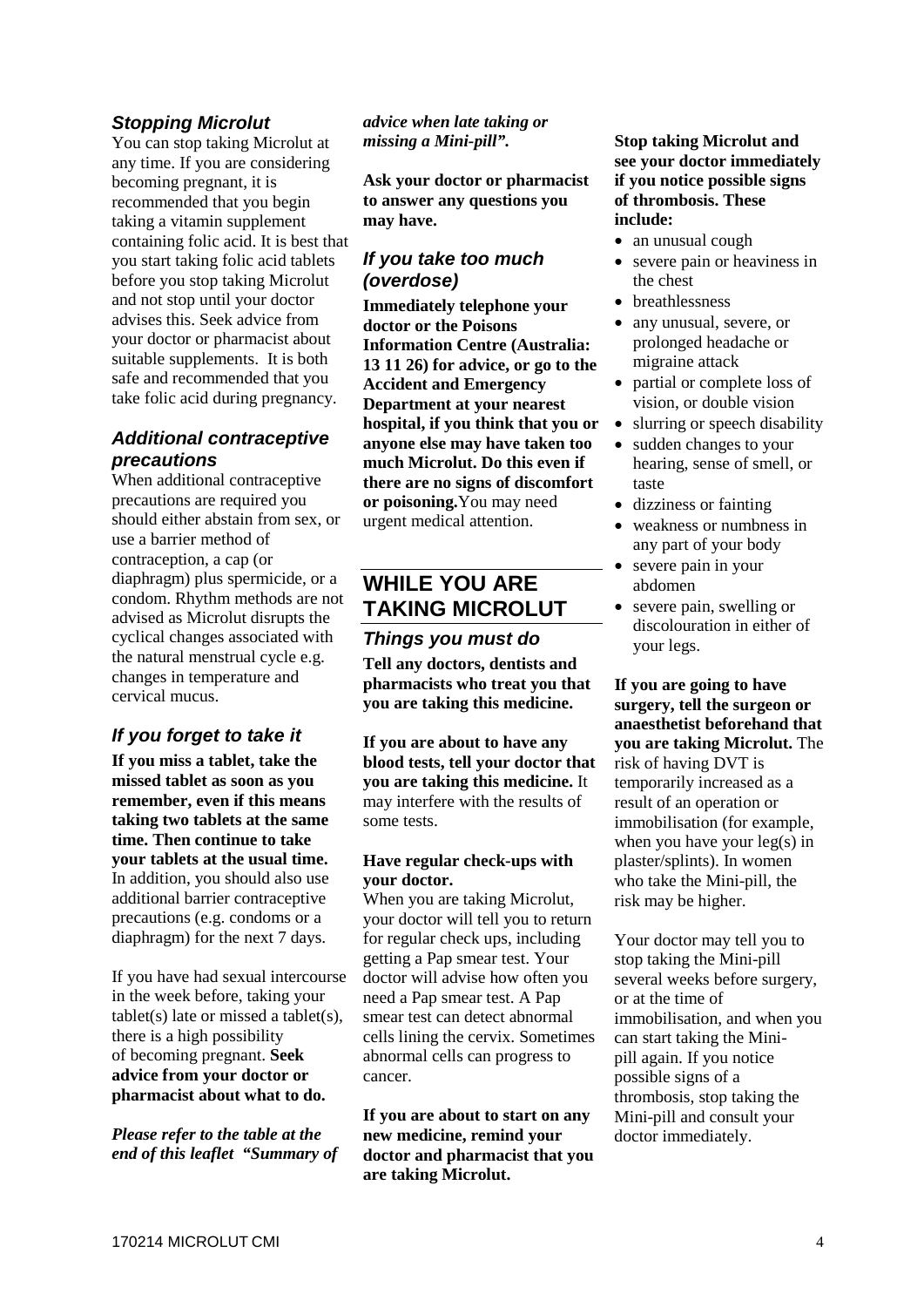**Consult your doctor if you develop high blood pressure while taking Microlut – you may be told to stop taking it.**

**If you become pregnant while taking this medicine, tell your doctor immediately.**

**If you vomit within 3-4 hours or have severe diarrhoea after taking a tablet, the active ingredients may not have been completely absorbed. This is like missing a tablet. Follow the advice for missed tablets.**

#### **If you have unexpected bleeding and it continues, becomes heavy, or occurs again, tell your doctor.**

When taking these tablets for the first few months, you can have irregular vaginal bleeding (spotting or breakthrough bleeding) between your periods. You may need to use sanitary protection, but continue to take your tablets as normal. Irregular vaginal bleeding usually stops once your body has adjusted to the Mini-pill, usually after about 3 months.

#### **If you have missed a period, but you have taken all your tablets, it is unlikely that you are pregnant as long as:**

- you have taken the tablets at the right time
- you have not been taking a medicine(s) that may interfere with your Mini-pill
- you have not vomited or had severe diarrhoea during this cycle.

If this is so, continue to take Microlut as usual. If you have any concerns consult your doctor or pharmacist.

**If you miss your period twice in a row, you may be pregnant**

**even if you have taken Microlut correctly. Stop taking Microlut and seek advice from your doctor. You must use a nonhormonal method of contraception (such as condoms, or a diaphragm) until your doctor rules out pregnancy.** 

Microlut will not protect you from HIV-AIDS or any other sexually transmitted infection (STIs), such as chlamydia, genital herpes, genital warts, gonorrhoea, hepatitis B, human papillomavirus and syphilis.

**To protect yourself from STIs, you will need to use additional barrier contraceptives (e.g. condoms)**.

## *Things you must not do*

**Do not take Microlut to treat any other conditions, unless your doctor tells you to.**

**Do not give your medicine to anyone else.** 

#### **Do not stop taking your medicine or change the dosage without checking with your doctor.**

You may become pregnant if you are not using any other contraceptive and you stop taking Microlut, or do not take a tablet every day.

# **SIDE EFFECTS**

#### **Tell your doctor or pharmacist as soon as possible if you do not feel well while you are taking Microlut.**

This medicine helps most women, but it may have unwanted side effects in some women.

All medicines can have side effects. Sometimes they are serious, most of the time they are not. You may need medical attention if you get some of the side effects.

**Do not be alarmed by the following lists of side effects. You may not experience any of them.**

**Ask your doctor or pharmacist to answer any questions you may have. Tell your doctor or pharmacist if you feel unwell.**

Other side effects not listed on the following pages may also occur in some people.

The following list includes the more common side effects of your medicine. These are usually mild and lessen with time.

#### **If you notice any of the following side effects and they worry you, tell your doctor or pharmacist:**

- nausea, vomiting
- stomach pain together with bleeding irregularities including more frequent, less frequent or no bleeding
- headache, including migraines
- dizziness
- mood changes, including depression
- breast tenderness or pain.

The following list includes very serious but rare side effects. You may need urgent medical attention or hospitalisation.

#### **If you experience any of the following, tell your doctor immediately, or go to the Emergency Department at your nearest hospital:**

• pain in the chest, arm or below the breastbone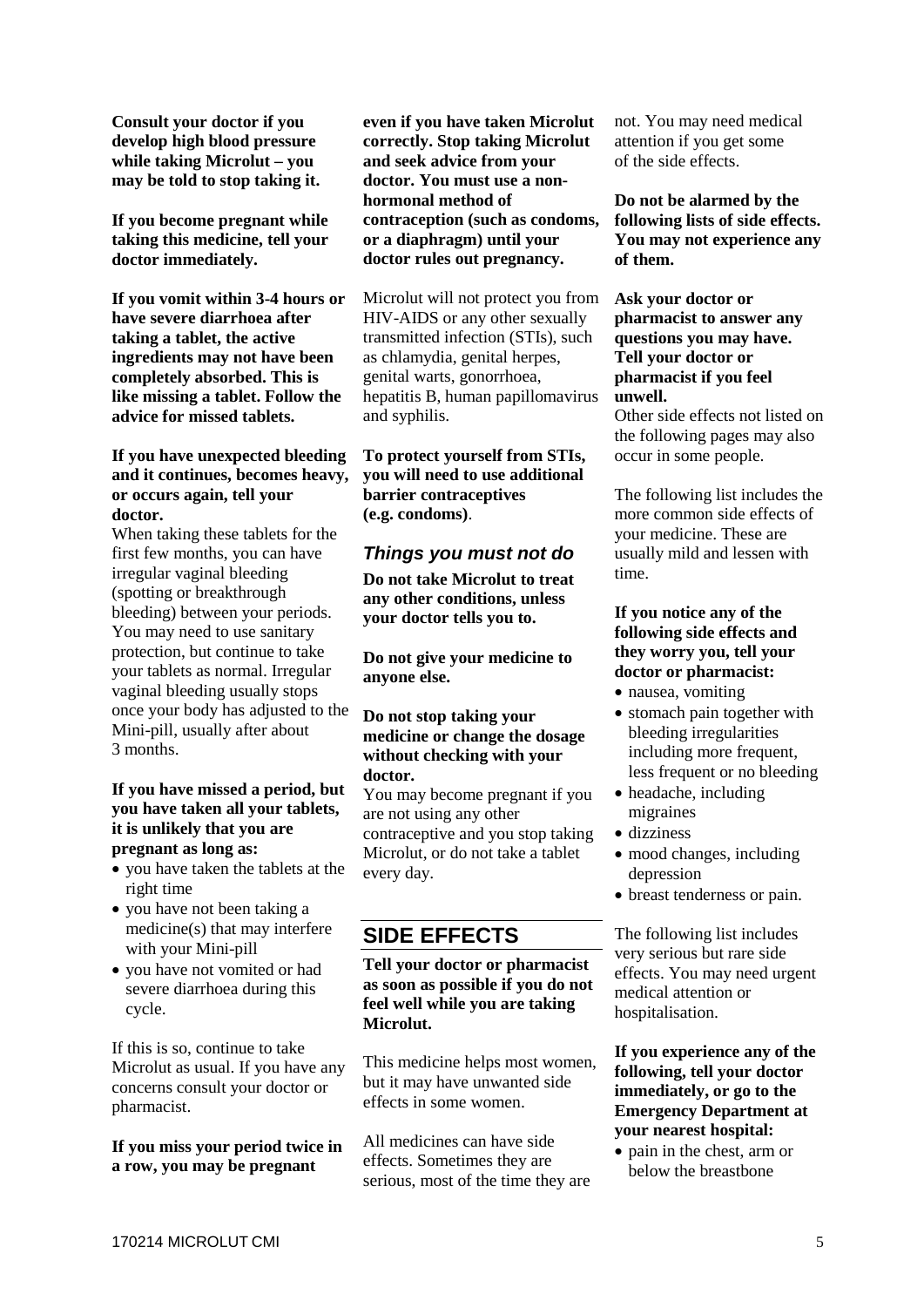- discomfort radiating to the back
- breathlessness and/or difficulty breathing
- swelling, pain or tenderness in one leg
- sudden weakness, numbness or bad 'pins and needles' of the face, arm or leg, especially on one side of the body
- sudden trouble walking, dizziness, loss of balance or coordination
- severe, sudden stomach pains
- a fainting attack, or you collapse
- unusual headaches or migraines that are worse than usual
- sudden problems with speech, understanding or eyesight

The side effects listed above are possible signs of a blood clot (thrombosis).

- jaundice (yellowing skin or yellowing eyes)
- you cough up blood
- breast lumps
- unexplained lower abdominal pain, including loss of periods or heavy bleeding. In rare cases pregnancies may occur during use of the mini-pill. These pregnancies are more likely to be extrauterine/ectopic (where the embryo grows outside of the womb)
- unexplained vaginal bleeding.

**Tell your doctor or pharmacist if you notice anything else that is making you feel unwell.** Other side effects not listed above may also occur in some people.

#### *Thrombosis and the Mini-pill*

Thrombosis is the formation of a blood clot that may block a blood vessel.

Thrombosis sometimes occurs in the deep veins of the legs (DVT). If a blood clot breaks away from the veins where it has formed, it may reach and block the arteries of the lungs, causing pulmonary embolism (PE).

Blood clots can also occur in the blood vessels of the heart (causing a heart attack) or the brain (causing a stroke).

Blood clots are a rare occurrence and can develop whether or not you are taking the Mini-pill. They can also happen during pregnancy. The risk of having blood clots is higher in Mini-pill users than in non-users, but not as high as during pregnancy.

The risk of a blood clot is highest during the first year of taking the Mini-pill for the first time, or after having a break from the Mini-pill for 4 weeks or more.

**If you notice possible signs of a blood clot, stop taking Microlut and consult your doctor immediately.** 

**If you are concerned about an increased risk of blood clots while on Microlut, speak to your doctor.**

#### *Cancer and the Mini-pill*

Breast cancer has been diagnosed slightly more often in women who use oral contraception than in women of the same age who do not. This slight increase in the numbers of breast cancer diagnoses gradually disappears during the course of the 10 years after women stop taking the Minipill.

It is not known whether the difference is caused by the Minipill. It may be that these women were examined more often, so that the breast cancer was noticed earlier.

**It is important that you check your breasts regularly and contact your doctor if you feel any lump.**

In rare cases benign liver tumours and, even more rarely, malignant liver tumours have been reported in users of the Mini-pill. These tumours may lead to internal bleeding.

#### **Contact your doctor immediately if you have severe pain in your abdomen.**

Cervical cancer has been reported to occur more often in women who have been taking the Mini-pill for a long time. This finding may not be caused by the Mini-pill, but may be related to sexual behaviour and other factors.

# **AFTER TAKING MICROLUT**

#### *Storage*

**Keep your tablets in the blister pack until it is time to take them.** If you take the tablets out of the pack they may not keep well.

**Keep your tablets in a cool dry place where the temperature stays below 30°C.**

**Do not store your tablets or any other medicine in the bathroom, near a sink, or on a window-sill.**

**Do not leave medication in the car.**

Heat and damp can destroy some medicines.

#### **Keep Microlut where children cannot reach it.** A locked cupboard at least one-and-a-half metres above